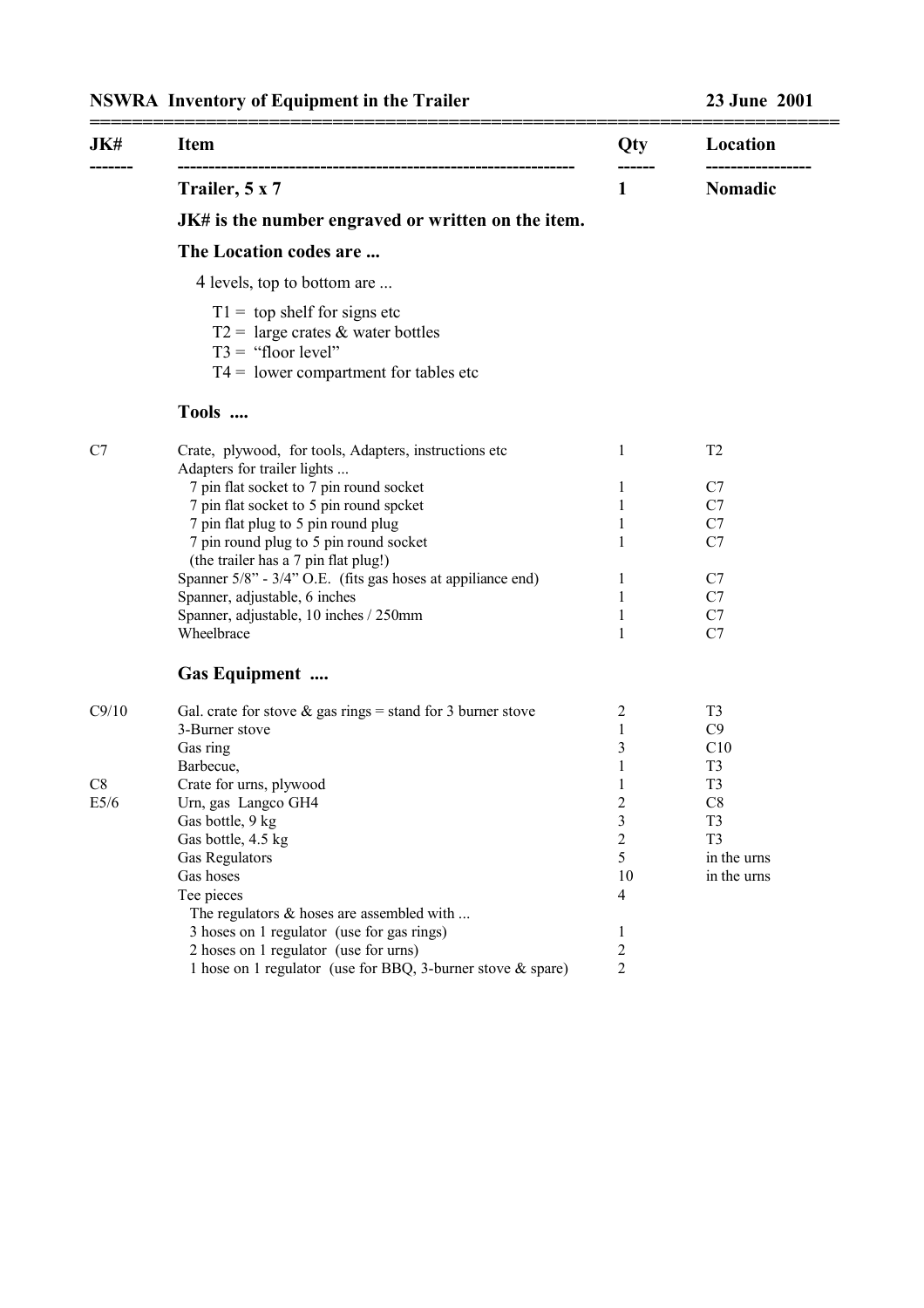### **Tables etc ....**

| Wash Stand, 2000 x 350, 2 bowl, for competitors                 |      | T4             |
|-----------------------------------------------------------------|------|----------------|
| Wash Stand, 2000 x 350, 1 bowl, for cooks                       |      | T <sub>4</sub> |
| Table, metal top, $2100 \times 640$ for gas rings               |      | T <sub>4</sub> |
| Table, ply top, 2100 x 640 for Urns/tea/coffee                  |      | T <sub>4</sub> |
| Table, ply top, $2000 \times 620$                               | 2    | T <sub>4</sub> |
| Table, ply top, 2100 x 970                                      |      | T <sub>4</sub> |
| Table, ply top, $2100 \times 700$ (floor of trailer + tressles) |      | T <sub>4</sub> |
| Shelving, $3$ tier, gal. mesh, $4000 \times 450$                |      | T <sub>4</sub> |
| Wind shield panels, 3ply                                        | many | T1 & 4         |
| Wind shield rods                                                | 2    | <b>BBQ</b>     |
| Paper towel dispenser                                           |      |                |
| Tarpaulins, blue poly,                                          |      |                |
| Tarpaulin, brown ?m x ?m                                        |      |                |
| "Paddy Pallin" banner                                           |      | T <sub>3</sub> |
| Bunting                                                         | lots | T <sub>3</sub> |
|                                                                 |      |                |

# **Water Containers ....** (this list needs updating)

| Container, water, 16l, 290 x 290 x 270             |                      | тэ |
|----------------------------------------------------|----------------------|----|
| Container, water, 201, 280 x 280 x 340             | $\ddot{\phantom{1}}$ | TЭ |
| Container, water, 201, 300 dia x 360 h             | $\mathcal{L}$        | т2 |
| Container, water, 221, 280 x 280 x 370             | x                    | TЭ |
| Container, water, 231, $450 \times 325 \times 160$ | $\sim$               | т2 |
|                                                    |                      |    |

#### **First Aid ....**

| C <sub>23</sub> | Crate, white 281 |                 |
|-----------------|------------------|-----------------|
|                 | First Aid kit    | C <sub>23</sub> |
|                 | Air Splint       | C <sub>23</sub> |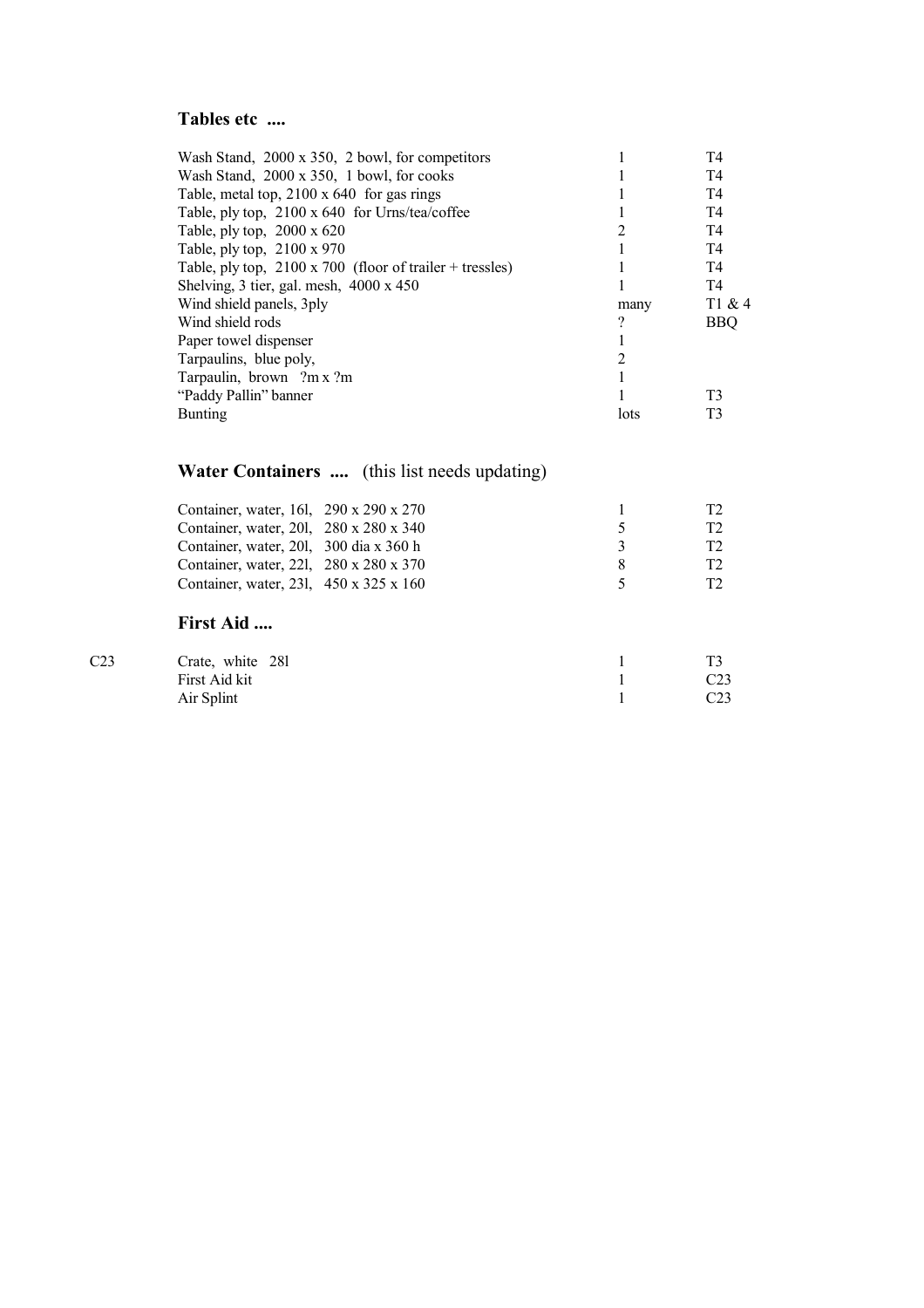## **Administration Equipment ....**

| Crate, white, 65 litre                                                                                    |                | T <sub>2</sub> |
|-----------------------------------------------------------------------------------------------------------|----------------|----------------|
|                                                                                                           |                |                |
| "Rogaine", left & right, 560x170 corflute                                                                 | $\overline{2}$ | T <sub>1</sub> |
| "Toilets", left & right, 560x100 corflute                                                                 | $\overline{2}$ | T1             |
| "Parking", left 890x180 corflute                                                                          |                | T1             |
| "Parking" left 600x450 metal                                                                              |                | T1             |
| "Caution",                                                                                                | 8              | T1             |
| "Administration"                                                                                          |                | Richard Sage   |
| <b>Result Hangers</b>                                                                                     | lots           | T <sub>3</sub> |
| Rope for "Clothes line"                                                                                   |                | C8             |
| Clothes pegs                                                                                              | ?              |                |
| Megaphone (uses $6 \times C$ cells)                                                                       |                | C <sub>1</sub> |
| Clock, analog (uses 1 x 'AA' cell)                                                                        |                | C <sub>1</sub> |
| Clock-Timer, digital, 10mm readout (uses 1 x 'AA' cell)                                                   | 2              | C1             |
| 4-way 240 volt distribution board                                                                         |                | C1             |
| Laminated A3 size signs, "Changes", "No Changes",<br>"Maps Only", "For Hire - Compasses \$2", "For Sale - |                |                |
| Navigation Books \$20 - First Aid Kits \$6 - Whistles \$2.50"                                             | 4              | C <sub>1</sub> |
| Signs A4 & smaller in sealed plastic bags, "Changes", etc                                                 | 8              | C1             |
| Name tags, clip-on                                                                                        | 4              | C <sub>1</sub> |
| <b>Scissors</b>                                                                                           | 5              | C1             |
| Stapler size "10" (small)                                                                                 |                | C1             |
| Navigation book, Phillips & Foley - "Display Copy"                                                        | 1              | C1             |
| Compasses - for hire                                                                                      | 7              | C1             |
|                                                                                                           | Signs $\ldots$ |                |

#### **Administration Consumables ....**

| Spare batteries, size 'C'                                 | 6           | C1             |
|-----------------------------------------------------------|-------------|----------------|
| Spare batteries, size 'AA'                                | $-2$        | C1             |
| Paper clips                                               | lots        | C1             |
| Thumb tacks                                               | lots        | C1             |
| Nails, 15mm                                               | lots        | C1             |
| Pens, permanent marker various                            | 20          | C <sub>1</sub> |
| Pens, fluoro various                                      | 7           | C <sub>1</sub> |
| Pens, white board marker                                  | 1           | C1             |
| Biros, blue/black                                         | 6           | C <sub>1</sub> |
| Biros, red                                                | 3           | C <sub>1</sub> |
| Pencils                                                   | 12          | C <sub>1</sub> |
| Sticky tape                                               | 1           | C1             |
| Rubber bands                                              | lots        | C <sub>1</sub> |
| Brown paper bags 280 x 400                                | 100         | C1             |
| Sticky labels, 98 x 25, A4 cut sheet, 20 labels per sheet | 50 sheets   | C1             |
| Sticky labels, $89 \times 23 \times 1$ wide tractor feed  | 600 labels  | C1             |
| Sticky labels, 89 x 23 x 2 wide tractor feed              | 2000 labels | C <sub>1</sub> |
| Sticky labels, 89 x 23 x 1 wide                           | 250 labels  | C <sub>1</sub> |
| Whistles (for sale - \$2.50 each)                         | 50          | C1             |
| First Aid kits (for sale - \$6)                           | 40          | C1             |
| Navigation Books (for sale - \$20)                        | 0           |                |
| Orienteering pamphlets (give-aways)                       | lots        | C1             |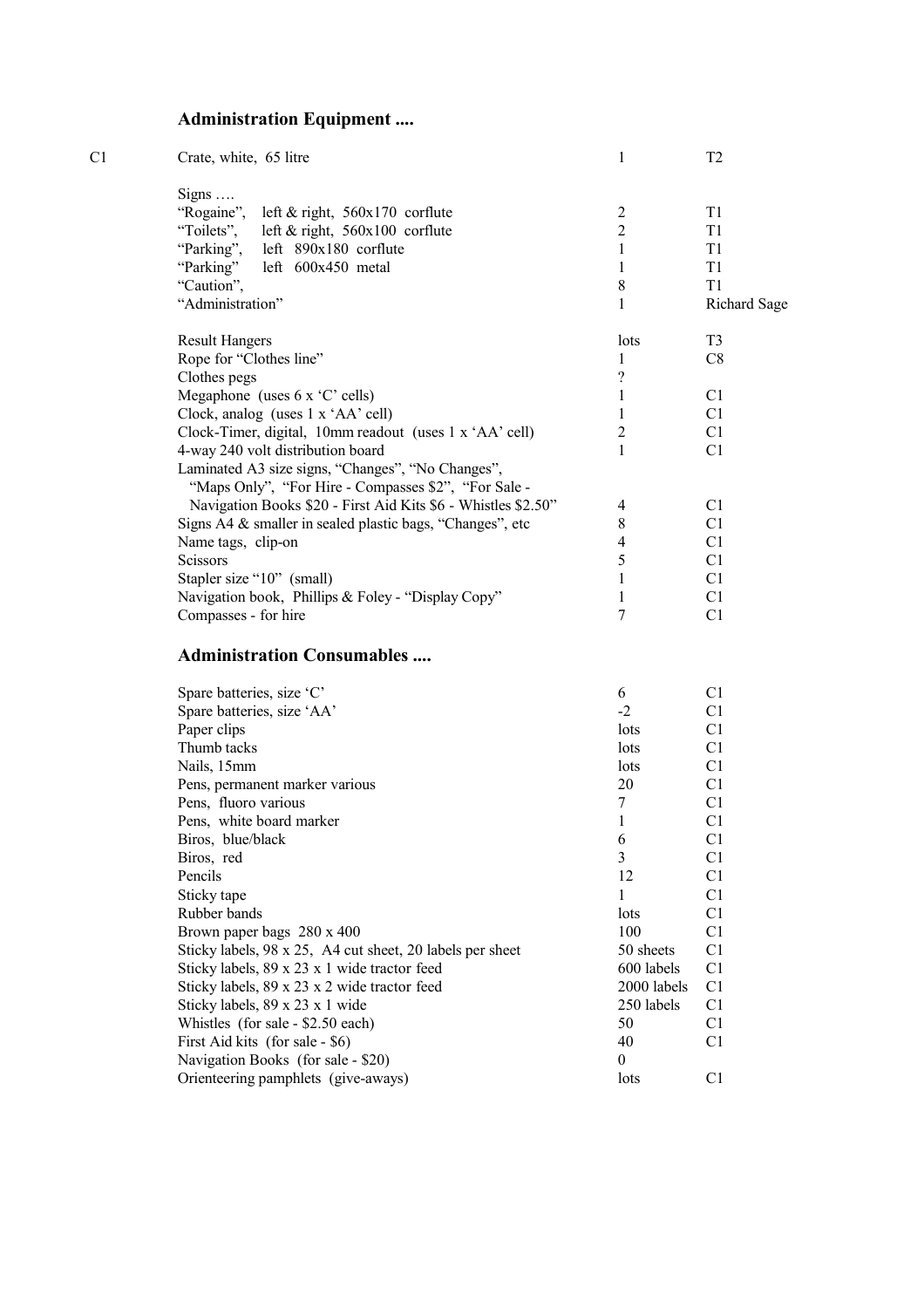## **Cooking & Serving Equipment ....**

| C <sub>3</sub><br>C6 | Blue plastic crate, 65 litre<br>Red plastic crate, 18 litre | 1<br>$\mathbf{1}$        | T <sub>2</sub><br>T <sub>3</sub> |
|----------------------|-------------------------------------------------------------|--------------------------|----------------------------------|
| M1/2/3               | Knife. 210mm blade, straight                                | 3                        | C <sub>6</sub>                   |
| M4                   | Knife, 190mm blade, serrated                                | 1                        | C <sub>6</sub>                   |
| M <sub>5</sub>       | Knife,<br>155mm blade, fish, straight                       | 1                        | C <sub>6</sub>                   |
| M <sub>6</sub>       | Knife,<br>100mm blade, straight                             | 1                        | C <sub>6</sub>                   |
| M7                   | 120mm blade, serrated<br>Knife,                             | $\boldsymbol{0}$         | C <sub>6</sub>                   |
| M8/9                 | Knife, 120mm blade, straight                                | $\overline{c}$           | C <sub>6</sub>                   |
| M10/11               | spatula, 200 x 80                                           | $\overline{2}$           | C <sub>6</sub>                   |
|                      | spatula, 120 x 80                                           | $\overline{2}$           | C <sub>6</sub>                   |
|                      | Fish slice                                                  | $\overline{2}$           | C <sub>6</sub>                   |
|                      | Salad Servers, wooden                                       | 2 pairs                  | C <sub>6</sub>                   |
|                      | Gas lighter                                                 | 1                        | C <sub>6</sub>                   |
|                      | Egg rings                                                   | 5                        | C <sub>6</sub>                   |
|                      | Wooden spoons                                               | $\,8\,$                  | C <sub>6</sub>                   |
| M20/22               | Can opener                                                  | $\mathbf{2}$             | C <sub>6</sub>                   |
|                      | Potato peeler                                               | $\overline{4}$           | C <sub>6</sub>                   |
| M21                  | Knife sharpener                                             | $\mathbf{1}$             | C <sub>6</sub>                   |
| M16                  | Tongs, 300mm                                                | 1                        | C <sub>6</sub>                   |
| M17                  | Tongs, 400mm                                                | $\mathbf{1}$             | C <sub>6</sub>                   |
| M18/19               | Tongs, 240mm                                                | $\mathbf{1}$             | C <sub>6</sub>                   |
| M12/13               | Spoon, serving,<br>400mm, slotted                           | $\overline{2}$           | C <sub>6</sub>                   |
| M14/15               | Spoon, serving,<br>280mm                                    | $\overline{2}$           | C <sub>6</sub>                   |
| M18/19               | Ladle, 24OmL                                                | $\overline{2}$           | C <sub>6</sub>                   |
|                      | Ladle, 120ml                                                | $\mathbf{1}$             | C <sub>6</sub>                   |
|                      | Scraper for BBQ                                             | $\mathbf{1}$             | C <sub>6</sub>                   |
|                      | Plate                                                       | $\overline{c}$           |                                  |
|                      | Bowl                                                        | 1                        | C <sub>6</sub>                   |
|                      | Kettle (missing)                                            | $\boldsymbol{0}$         |                                  |
| M30/31               | Board, chopping, wood,<br>275 x 450                         | $\sqrt{2}$               |                                  |
| M32                  | Board, chopping, wood,<br>220 x 320                         | $\overline{c}$           |                                  |
| M29                  | Board, chopping, wood,<br>270 x 310                         | $\mathbf{1}$             |                                  |
| K21/22               | Tray                                                        | $\overline{c}$           |                                  |
| K19/20               | Container, SS, 400 x 300 x 75, With handles                 | $\mathbf{1}$             |                                  |
| $K1-2$               | Saucepan with lid, 16L, 312dia X 230 h                      | $\overline{c}$           |                                  |
| $K3-4$               | Saucepan sans lid, 16L, 312dia X 230 h                      | $\overline{2}$           |                                  |
| K5                   | Saucepan, ?L, 285dia X 185 h (missing)                      | $\boldsymbol{0}$         |                                  |
| K6                   | Saucepan with lid, ?L, 285dia X 185 h                       | 1                        |                                  |
| K7                   | Saucepan sans lid, 22L, 31 0 dia x 305 h                    | 1                        |                                  |
| K8                   | Saucepan with lid, 18L. 355 dia x 195 h                     | 1                        |                                  |
| K10/11               | Bowl, serving, large, 16L                                   | $\overline{2}$           |                                  |
| K12-14               | Bowl, serving, small, 2L                                    | 3                        |                                  |
| K15-18               | Bowl, serving, medium, 8L                                   | $\overline{\mathcal{A}}$ |                                  |
|                      | Plastic measuring jug 1 litre                               | 1                        |                                  |
|                      | Plastic funnels                                             | 3                        | C <sub>2</sub>                   |
|                      | Colander, large ss                                          | 1                        |                                  |
|                      | Colander, plastic                                           | 1                        |                                  |
|                      | Sieve, wire mesh 200mm                                      | 1                        |                                  |
|                      | Grater                                                      | 1                        | C <sub>2</sub>                   |
|                      | Zyliss Shredder/Grater with four cutters                    | 1                        | C <sub>2</sub>                   |
|                      | Zyliss onion chopper                                        | 1                        |                                  |
|                      | Bowls, various                                              |                          |                                  |
|                      | Collection spoons, knives, forks etc                        |                          |                                  |
|                      | Jaffa iron, large                                           | 1                        | <b>BBQ</b>                       |
|                      | Frypan                                                      | $\mathbf{1}$             |                                  |